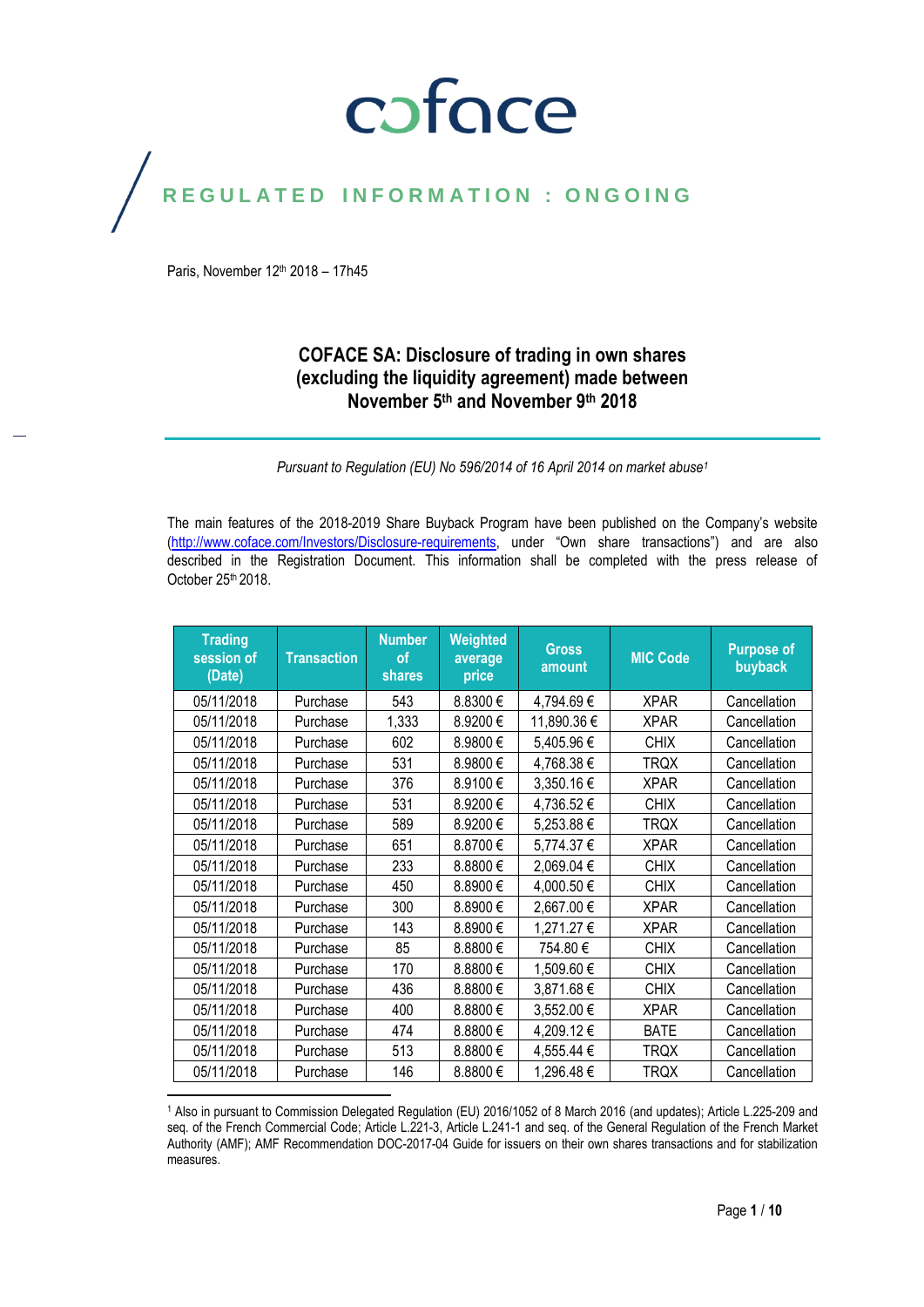| 05/11/2018 | Purchase | 500   | 8.8800€      | 4,440.00 € | <b>XPAR</b> | Cancellation |
|------------|----------|-------|--------------|------------|-------------|--------------|
| 05/11/2018 | Purchase | 80    | 8.8800€      | 710.40€    | <b>XPAR</b> | Cancellation |
| 05/11/2018 | Purchase | 568   | 8.8800€      | 5,043.84 € | <b>XPAR</b> | Cancellation |
| 05/11/2018 | Purchase | 93    | 8.8800€      | 825.84 €   | <b>BATE</b> | Cancellation |
| 05/11/2018 | Purchase | 137   | 8.8800€      | 1,216.56€  | <b>TRQX</b> | Cancellation |
| 05/11/2018 | Purchase | 1     | 8.8800€      | 8.88€      | <b>TRQX</b> | Cancellation |
| 05/11/2018 | Purchase | 153   | 8.8800€      | 1,358.64 € | <b>XPAR</b> | Cancellation |
| 05/11/2018 | Purchase | 59    | 8.8800€      | 523.92€    | <b>XPAR</b> | Cancellation |
| 05/11/2018 | Purchase | 318   | 8.8800€      | 2,823.84 € | <b>XPAR</b> | Cancellation |
| 05/11/2018 | Purchase | 346   | 8.8800€      | 3,072.48€  | <b>XPAR</b> | Cancellation |
| 05/11/2018 | Purchase | 200   | 8.8800€      | 1,776.00 € | <b>BATE</b> | Cancellation |
| 05/11/2018 | Purchase | 500   | 8.8800€      | 4,440.00 € | <b>XPAR</b> | Cancellation |
| 05/11/2018 | Purchase | 292   | 8.8800€      | 2,592.96€  | <b>XPAR</b> | Cancellation |
| 05/11/2018 | Purchase | 117   | 8.8800€      | 1,038.96 € | <b>XPAR</b> | Cancellation |
| 05/11/2018 | Purchase | 390   | 8.8500€      | 3,451.50 € | <b>XPAR</b> | Cancellation |
| 05/11/2018 | Purchase | 426   | 8.8400€      | 3,765.84 € | <b>XPAR</b> | Cancellation |
| 05/11/2018 | Purchase | 81    | 8.8600€      | 717.66€    | <b>BATE</b> | Cancellation |
| 05/11/2018 | Purchase | 548   | 8.8600€      | 4,855.28 € | <b>BATE</b> | Cancellation |
| 05/11/2018 | Purchase | 78    | 8.8600€      | 691.08€    | <b>BATE</b> | Cancellation |
| 05/11/2018 | Purchase | 857   | 8.8600€      | 7,593.02 € | <b>BATE</b> | Cancellation |
| 05/11/2018 | Purchase | 1,004 | 8.9200€      | 8,955.68€  | <b>CHIX</b> | Cancellation |
| 05/11/2018 | Purchase | 111   | 8.9200€      | 990.12€    | <b>CHIX</b> | Cancellation |
| 05/11/2018 | Purchase | 1,087 | 8.9100€      | 9,685.17 € | <b>TRQX</b> | Cancellation |
| 05/11/2018 | Purchase | 111   | 8.8900€      | 986.79€    | <b>CHIX</b> | Cancellation |
| 05/11/2018 | Purchase | 131   | 8.9000€      | 1,165.90 € | <b>CHIX</b> | Cancellation |
| 05/11/2018 | Purchase | 64    | 8.8900€      | 568.96€    | <b>XPAR</b> | Cancellation |
| 05/11/2018 | Purchase | 20    | 8.8900€      | 177.80€    | <b>XPAR</b> | Cancellation |
| 05/11/2018 | Purchase | 510   | 8.8900€      | 4,533.90 € | <b>XPAR</b> | Cancellation |
| 05/11/2018 | Purchase | 217   | 8.9000€      | 1,931.30 € | <b>TRQX</b> | Cancellation |
| 05/11/2018 | Purchase | 15    | 8.9000€      | 133.50€    | <b>TRQX</b> | Cancellation |
| 05/11/2018 | Purchase | 36    | 8.9000€      | 320.40€    | <b>TRQX</b> | Cancellation |
| 05/11/2018 | Purchase | 248   | 8.8900€      | 2,204.72€  | <b>XPAR</b> | Cancellation |
| 05/11/2018 | Purchase | 158   | 8.8900€      | 1,404.62 € | <b>XPAR</b> | Cancellation |
| 05/11/2018 | Purchase | 108   | 8.8800€      | 959.04 €   | <b>XPAR</b> | Cancellation |
| 05/11/2018 | Purchase | 295   | $8.8800 \in$ | 2,619.60 € | <b>XPAR</b> | Cancellation |
| 05/11/2018 | Purchase | 77    | $8.8800 \in$ | 683.76€    | <b>XPAR</b> | Cancellation |
| 05/11/2018 | Purchase | 191   | 8.8800€      | 1,696.08 € | <b>XPAR</b> | Cancellation |
| 05/11/2018 | Purchase | 334   | 8.8800€      | 2,965.92€  | <b>XPAR</b> | Cancellation |
| 05/11/2018 | Purchase | 137   | 8.8800€      | 1,216.56€  | <b>XPAR</b> | Cancellation |
| 05/11/2018 | Purchase | 397   | 8.8800€      | 3,525.36 € | <b>XPAR</b> | Cancellation |
| 05/11/2018 | Purchase | 410   | 8.9000€      | 3,649.00 € | <b>XPAR</b> | Cancellation |
| 05/11/2018 | Purchase | 257   | 8.9000€      | 2,287.30 € | <b>XPAR</b> | Cancellation |
| 05/11/2018 | Purchase | 60    | 8.9000€      | 534.00 €   | <b>XPAR</b> | Cancellation |
| 05/11/2018 | Purchase | 370   | 8.9000 $\in$ | 3,293.00 € | <b>XPAR</b> | Cancellation |
| 05/11/2018 | Purchase | 100   | 8.9200€      | 892.00€    | <b>XPAR</b> | Cancellation |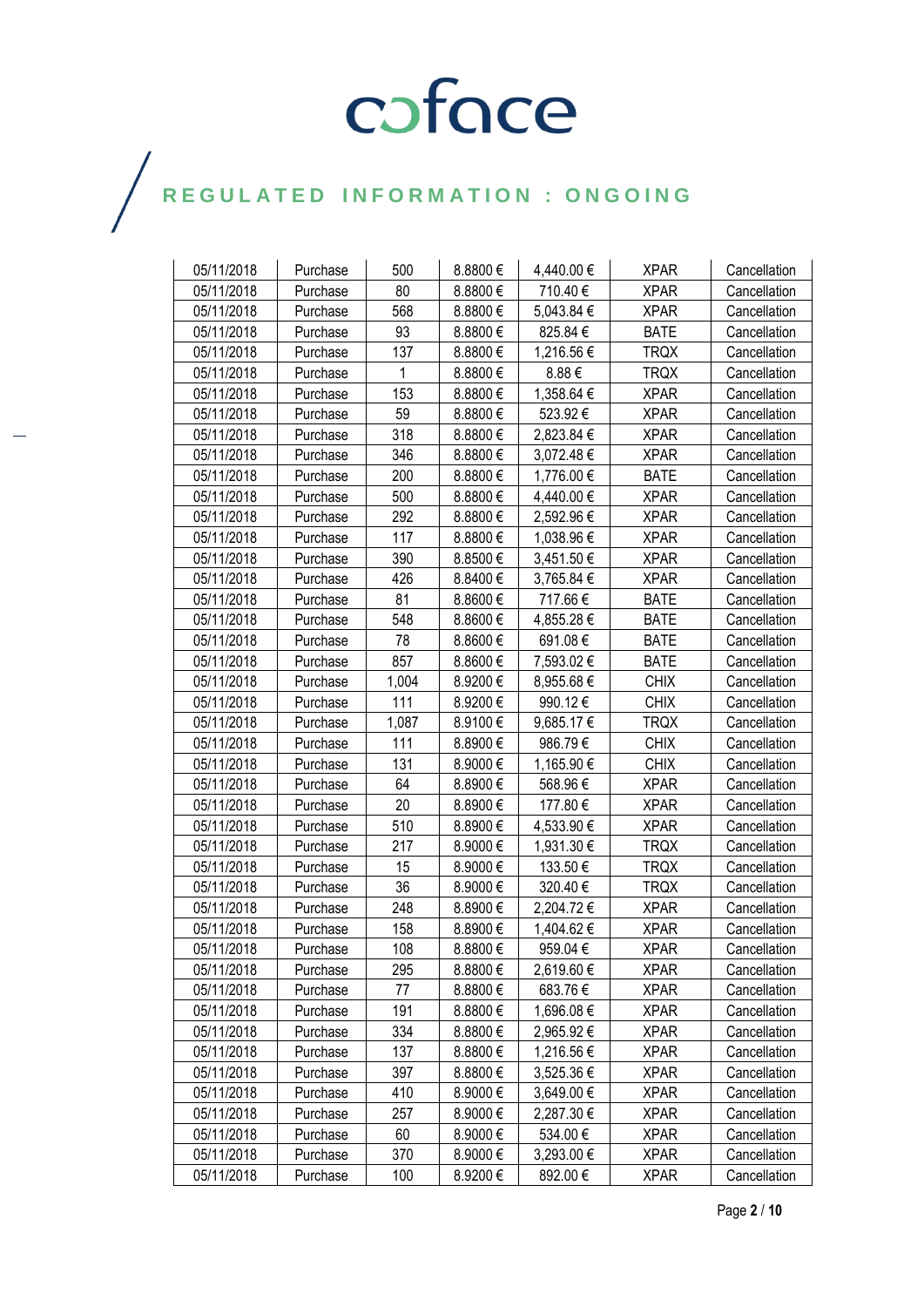| 05/11/2018       | Purchase | 208    | 8.9400€ | 1,859.52 € | <b>XPAR</b> | Cancellation        |
|------------------|----------|--------|---------|------------|-------------|---------------------|
| 05/11/2018       | Purchase | 244    | 8.9400€ | 2,181.36€  | <b>XPAR</b> | Cancellation        |
| 05/11/2018       | Purchase | 877    | 8.9400€ | 7,840.38 € | <b>XPAR</b> | Cancellation        |
| 05/11/2018       | Purchase | 106    | 8.9200€ | 945.52€    | <b>XPAR</b> | Cancellation        |
| 05/11/2018       | Purchase | 149    | 8.9200€ | 1,329.08 € | <b>XPAR</b> | Cancellation        |
| 05/11/2018       | Purchase | 42     | 8.9100€ | 374.22 €   | <b>TRQX</b> | Cancellation        |
| 05/11/2018       | Purchase | 52     | 8.9100€ | 463.32€    | <b>TRQX</b> | Cancellation        |
| 05/11/2018       | Purchase | 107    | 8.9100€ | 953.37€    | <b>TRQX</b> | Cancellation        |
| 05/11/2018       | Purchase | 517    | 8.9100€ | 4,606.47 € | <b>XPAR</b> | Cancellation        |
|                  |          | 13,332 | 8.8911€ | 118,536    | <b>XPAR</b> |                     |
|                  |          | 3,473  | 8.9147€ | 30,961     | <b>TRQX</b> |                     |
| Total 05/11/2018 |          | 3,864  | 8.9147€ | 34,447     | <b>CHIX</b> | <b>Cancellation</b> |
|                  |          | 2,331  | 8.8666€ | 20,668     | <b>BATE</b> |                     |
|                  |          | 23,000 | 8.8962€ | 204,612€   |             |                     |
| 06/11/2018       | Purchase | 278    | 8.9400€ | 2,485.32 € | <b>XPAR</b> | Cancellation        |
| 06/11/2018       | Purchase | 208    | 8.9400€ | 1,859.52 € | <b>XPAR</b> | Cancellation        |
| 06/11/2018       | Purchase | 650    | 8.9700€ | 5,830.50 € | <b>XPAR</b> | Cancellation        |
| 06/11/2018       | Purchase | 555    | 8.9700€ | 4,978.35 € | <b>XPAR</b> | Cancellation        |
| 06/11/2018       | Purchase | 646    | 8.9400€ | 5,775.24 € | <b>XPAR</b> | Cancellation        |
| 06/11/2018       | Purchase | 466    | 8.9400€ | 4,166.04 € | <b>XPAR</b> | Cancellation        |
| 06/11/2018       | Purchase | 39     | 8.8900€ | 346.71€    | <b>XPAR</b> | Cancellation        |
| 06/11/2018       | Purchase | 536    | 8.8900€ | 4,765.04 € | <b>XPAR</b> | Cancellation        |
| 06/11/2018       | Purchase | 36     | 8.8900€ | 320.04 €   | <b>XPAR</b> | Cancellation        |
| 06/11/2018       | Purchase | 440    | 8.9000€ | 3,916.00 € | <b>TRQX</b> | Cancellation        |
| 06/11/2018       | Purchase | 389    | 8.9100€ | 3,465.99€  | <b>XPAR</b> | Cancellation        |
| 06/11/2018       | Purchase | 91     | 8.9600€ | 815.36€    | <b>XPAR</b> | Cancellation        |
| 06/11/2018       | Purchase | 644    | 8.9600€ | 5,770.24 € | <b>XPAR</b> | Cancellation        |
| 06/11/2018       | Purchase | 88     | 8.9600€ | 788.48 €   | <b>XPAR</b> | Cancellation        |
| 06/11/2018       | Purchase | 332    | 8.9600€ | 2,974.72 € | <b>XPAR</b> | Cancellation        |
| 06/11/2018       | Purchase | 111    | 8.9500€ | 993.45€    | <b>XPAR</b> | Cancellation        |
| 06/11/2018       | Purchase | 796    | 8.9600€ | 7,132.16 € | <b>TRQX</b> | Cancellation        |
| 06/11/2018       | Purchase | 210    | 8.9600€ | 1,881.60 € | <b>TRQX</b> | Cancellation        |
| 06/11/2018       | Purchase | 595    | 8.9200€ | 5,307.40 € | <b>XPAR</b> | Cancellation        |
| 06/11/2018       | Purchase | 400    | 8.8700€ | 3,548.00 € | <b>XPAR</b> | Cancellation        |
| 06/11/2018       | Purchase | 400    | 8.8700€ | 3,548.00 € | <b>XPAR</b> | Cancellation        |
| 06/11/2018       | Purchase | 279    | 8.8500€ | 2,469.15€  | <b>XPAR</b> | Cancellation        |
| 06/11/2018       | Purchase | 443    | 8.8500€ | 3,920.55€  | <b>XPAR</b> | Cancellation        |
| 06/11/2018       | Purchase | 63     | 8.8500€ | 557.55€    | <b>XPAR</b> | Cancellation        |
| 06/11/2018       | Purchase | 364    | 8.8600€ | 3,225.04 € | <b>XPAR</b> | Cancellation        |
| 06/11/2018       | Purchase | 1,109  | 8.8700€ | 9,836.83€  | <b>XPAR</b> | Cancellation        |
| 06/11/2018       | Purchase | 88     | 8.8700€ | 780.56€    | <b>XPAR</b> | Cancellation        |
| 06/11/2018       | Purchase | 400    | 8.8700€ | 3,548.00 € | <b>XPAR</b> | Cancellation        |
| 06/11/2018       | Purchase | 635    | 8.8700€ | 5,632.45€  | <b>XPAR</b> | Cancellation        |
| 06/11/2018       | Purchase | 63     | 8.8700€ | 558.81€    | <b>XPAR</b> | Cancellation        |
| 06/11/2018       | Purchase | 436    | 8.8700€ | 3,867.32 € | <b>XPAR</b> | Cancellation        |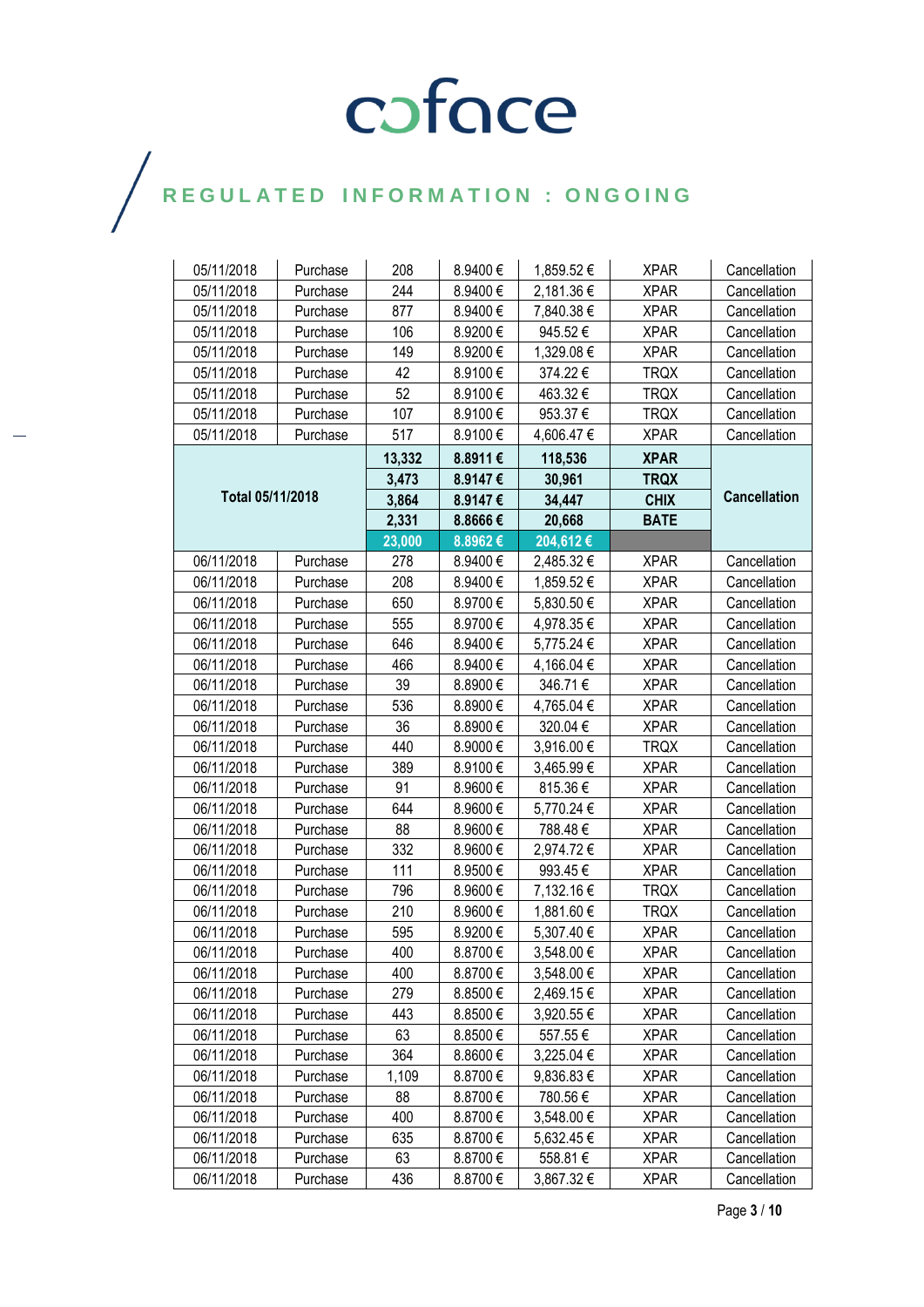| 06/11/2018       | Purchase | 350            | 8.8700€      | 3,104.50 € | <b>XPAR</b> | Cancellation        |
|------------------|----------|----------------|--------------|------------|-------------|---------------------|
| 06/11/2018       | Purchase | 229            | 8.8700€      | 2,031.23 € | <b>XPAR</b> | Cancellation        |
| 06/11/2018       | Purchase | 491            | 8.8800€      | 4,360.08 € | <b>BATE</b> | Cancellation        |
| 06/11/2018       | Purchase | 589            | 8.8800€      | 5,230.32 € | <b>CHIX</b> | Cancellation        |
| 06/11/2018       | Purchase | 1,086          | 8.8600€      | 9,621.96€  | <b>XPAR</b> | Cancellation        |
| 06/11/2018       | Purchase | 196            | 8.8600€      | 1,736.56 € | <b>XPAR</b> | Cancellation        |
| 06/11/2018       | Purchase | 359            | 8.8400€      | 3,173.56 € | <b>TRQX</b> | Cancellation        |
| 06/11/2018       | Purchase | 35             | 8.8400€      | 309.40€    | <b>XPAR</b> | Cancellation        |
| 06/11/2018       | Purchase | 700            | 8.8400€      | 6,188.00 € | <b>XPAR</b> | Cancellation        |
| 06/11/2018       | Purchase | 200            | 8.8500€      | 1,770.00 € | <b>CHIX</b> | Cancellation        |
| 06/11/2018       | Purchase | 66             | 8.8500€      | 584.10€    | <b>TRQX</b> | Cancellation        |
| 06/11/2018       | Purchase | 487            | 8.8500€      | 4,309.95 € | TRQX        | Cancellation        |
| 06/11/2018       | Purchase | 129            | 8.8500€      | 1,141.65 € | <b>XPAR</b> | Cancellation        |
| 06/11/2018       | Purchase | 66             | 8.8500€      | 584.10€    | <b>XPAR</b> | Cancellation        |
| 06/11/2018       | Purchase | 145            | 8.8500€      | 1,283.25 € | <b>XPAR</b> | Cancellation        |
| 06/11/2018       | Purchase | 377            | 8.8400€      | 3,332.68 € | <b>XPAR</b> | Cancellation        |
| 06/11/2018       | Purchase | 88             | 8.8400€      | 777.92€    | <b>XPAR</b> | Cancellation        |
| 06/11/2018       | Purchase | 200            | 8.8500€      | 1,770.00 € | <b>BATE</b> | Cancellation        |
| 06/11/2018       | Purchase | 200            | 8.8500€      | 1,770.00 € | BATE        | Cancellation        |
| 06/11/2018       | Purchase | 135            | 8.8500€      | 1,194.75 € | <b>BATE</b> | Cancellation        |
| 06/11/2018       | Purchase | 592            | 8.8500€      | 5,239.20 € | <b>BATE</b> | Cancellation        |
| 06/11/2018       | Purchase | 200            | 8.8500€      | 1,770.00 € | <b>BATE</b> | Cancellation        |
| 06/11/2018       | Purchase | 210            | 8.8500€      | 1,858.50 € | <b>BATE</b> | Cancellation        |
| 06/11/2018       | Purchase | 271            | 8.8500€      | 2,398.35 € | <b>XPAR</b> | Cancellation        |
| 06/11/2018       | Purchase | $\mathfrak{Z}$ | 8.8500€      | 26.55€     | <b>XPAR</b> | Cancellation        |
| 06/11/2018       | Purchase | 94             | 8.8500€      | 831.90€    | <b>XPAR</b> | Cancellation        |
| 06/11/2018       | Purchase | 24             | 8.8500€      | 212.40€    | <b>XPAR</b> | Cancellation        |
| 06/11/2018       | Purchase | 152            | 8.8500€      | 1,345.20 € | <b>XPAR</b> | Cancellation        |
| 06/11/2018       | Purchase | 160            | 8.8500€      | 1,416.00 € | <b>XPAR</b> | Cancellation        |
| 06/11/2018       | Purchase | 381            | 8.8300€      | 3,364.23 € | <b>XPAR</b> | Cancellation        |
| 06/11/2018       | Purchase | 1,105          | 8.8400€      | 9,768.20 € | <b>XPAR</b> | Cancellation        |
| 06/11/2018       | Purchase | 310            | 8.8300€      | 2,737.30 € | <b>XPAR</b> | Cancellation        |
| 06/11/2018       | Purchase | 294            | 8.8300€      | 2,596.02€  | <b>XPAR</b> | Cancellation        |
| 06/11/2018       | Purchase | 47             | 8.8300€      | 415.01€    | <b>XPAR</b> | Cancellation        |
| 06/11/2018       | Purchase | 285            | 8.8200€      | 2,513.70 € | <b>XPAR</b> | Cancellation        |
| 06/11/2018       | Purchase | 229            | 8.8400 €     | 2,024.36 € | <b>XPAR</b> | Cancellation        |
| 06/11/2018       | Purchase | 155            | 8.8400€      | 1,370.20€  | <b>XPAR</b> | Cancellation        |
| 06/11/2018       | Purchase | 229            | 8.8400 €     | 2,024.36 € | <b>XPAR</b> | Cancellation        |
| 06/11/2018       | Purchase | 241            | $8.8400 \in$ | 2,130.44 € | <b>XPAR</b> | Cancellation        |
|                  |          | 17,725         | 8.8812€      | 157,420    | <b>XPAR</b> |                     |
|                  |          | 2,358          | $8.9047 \in$ | 20,997     | <b>TRQX</b> |                     |
| Total 06/11/2018 |          | 789            | 8.8724€      | 7,000      | <b>CHIX</b> | <b>Cancellation</b> |
|                  |          | 2,028          | 8.8573€      | 17,963     | <b>BATE</b> |                     |
|                  |          | 22,900         | 8.8812€      | 203,380€   |             |                     |
| 07/11/2018       | Purchase | 296            | 8.8600 €     | 2,622.56 € | <b>XPAR</b> | Cancellation        |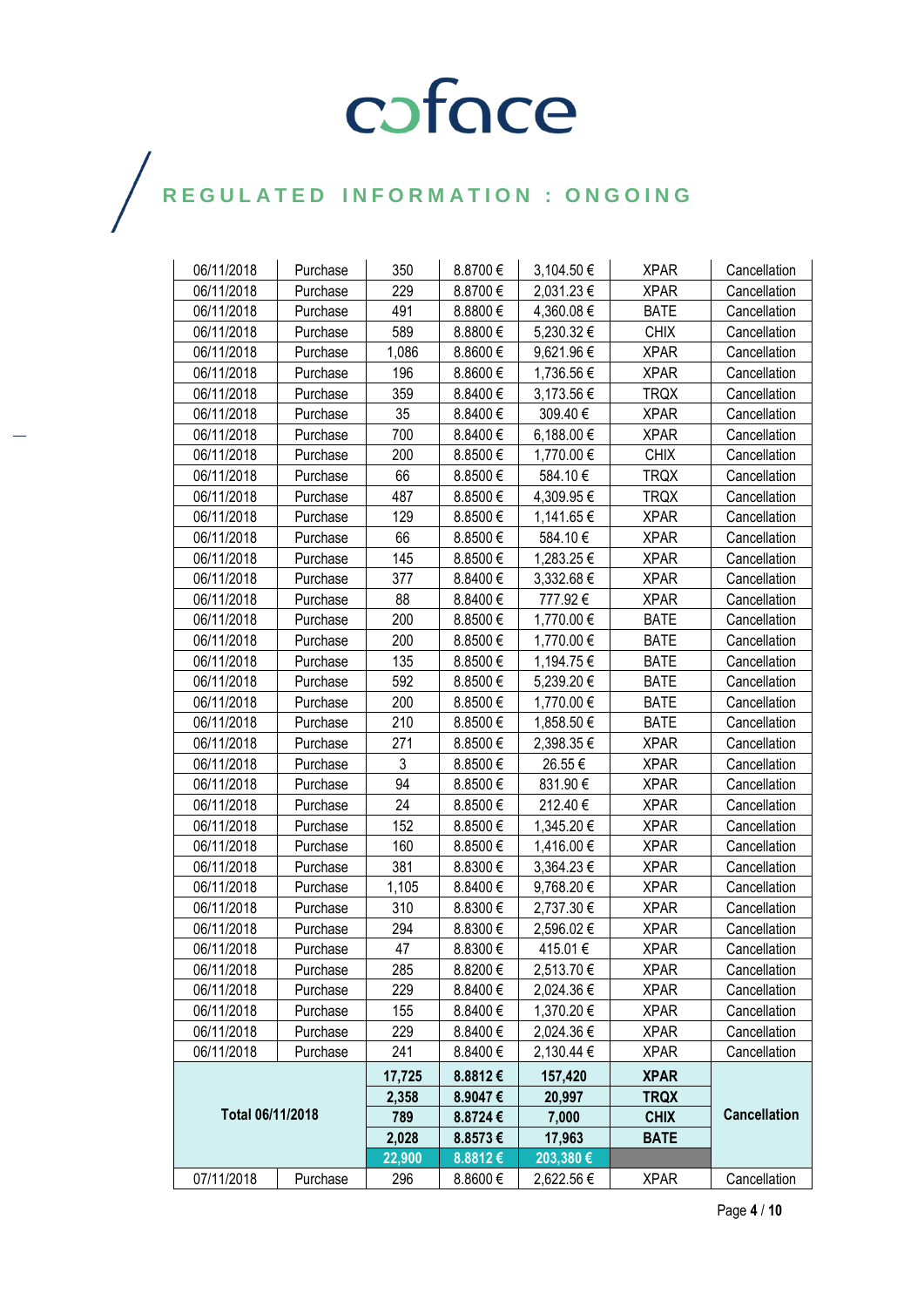| 07/11/2018 | Purchase | 213   | 8.8600€ | 1,887.18 € | <b>XPAR</b> | Cancellation |
|------------|----------|-------|---------|------------|-------------|--------------|
| 07/11/2018 | Purchase | 375   | 8.9600€ | 3,360.00€  | <b>XPAR</b> | Cancellation |
| 07/11/2018 | Purchase | 900   | 8.9400€ | 8,046.00 € | TRQX        | Cancellation |
| 07/11/2018 | Purchase | 166   | 8.9400€ | 1,484.04 € | <b>TRQX</b> | Cancellation |
| 07/11/2018 | Purchase | 397   | 8.9300€ | 3,545.21 € | <b>XPAR</b> | Cancellation |
| 07/11/2018 | Purchase | 20    | 8.9300€ | 178.60€    | <b>XPAR</b> | Cancellation |
| 07/11/2018 | Purchase | 316   | 8.8900€ | 2,809.24 € | <b>XPAR</b> | Cancellation |
| 07/11/2018 | Purchase | 227   | 8.8900€ | 2,018.03 € | <b>XPAR</b> | Cancellation |
| 07/11/2018 | Purchase | 478   | 8.8500€ | 4,230.30 € | <b>XPAR</b> | Cancellation |
| 07/11/2018 | Purchase | 257   | 8.8800€ | 2,282.16€  | <b>XPAR</b> | Cancellation |
| 07/11/2018 | Purchase | 219   | 8.8800€ | 1,944.72 € | <b>XPAR</b> | Cancellation |
| 07/11/2018 | Purchase | 892   | 8.9000€ | 7,938.80 € | <b>TRQX</b> | Cancellation |
| 07/11/2018 | Purchase | 208   | 8.9000€ | 1,851.20 € | <b>TRQX</b> | Cancellation |
| 07/11/2018 | Purchase | 249   | 8.9000€ | 2,216.10 € | <b>XPAR</b> | Cancellation |
| 07/11/2018 | Purchase | 872   | 8.9000€ | 7,760.80 € | <b>XPAR</b> | Cancellation |
| 07/11/2018 | Purchase | 1     | 8.8700€ | 8.87€      | <b>CHIX</b> | Cancellation |
| 07/11/2018 | Purchase | 116   | 8.8800€ | 1,030.08€  | <b>CHIX</b> | Cancellation |
| 07/11/2018 | Purchase | 1,095 | 8.8700€ | 9,712.65 € | <b>XPAR</b> | Cancellation |
| 07/11/2018 | Purchase | 5     | 8.8700€ | 44.35 €    | <b>XPAR</b> | Cancellation |
| 07/11/2018 | Purchase | 641   | 8.8500€ | 5,672.85€  | <b>XPAR</b> | Cancellation |
| 07/11/2018 | Purchase | 538   | 8.8400€ | 4,755.92 € | <b>XPAR</b> | Cancellation |
| 07/11/2018 | Purchase | 550   | 8.8200€ | 4,851.00 € | <b>XPAR</b> | Cancellation |
| 07/11/2018 | Purchase | 580   | 8.8200€ | 5,115.60 € | <b>XPAR</b> | Cancellation |
| 07/11/2018 | Purchase | 225   | 8.8800€ | 1,998.00 € | TRQX        | Cancellation |
| 07/11/2018 | Purchase | 285   | 8.8800€ | 2,530.80 € | <b>XPAR</b> | Cancellation |
| 07/11/2018 | Purchase | 547   | 8.8800€ | 4,857.36 € | <b>XPAR</b> | Cancellation |
| 07/11/2018 | Purchase | 546   | 8.9000€ | 4,859.40 € | <b>XPAR</b> | Cancellation |
| 07/11/2018 | Purchase | 550   | 8.9000€ | 4,895.00 € | <b>XPAR</b> | Cancellation |
| 07/11/2018 | Purchase | 1,089 | 8.9200€ | 9,713.88 € | <b>XPAR</b> | Cancellation |
| 07/11/2018 | Purchase | 533   | 8.8800€ | 4,733.04 € | <b>XPAR</b> | Cancellation |
| 07/11/2018 | Purchase | 395   | 8.9000€ | 3,515.50 € | <b>XPAR</b> | Cancellation |
| 07/11/2018 | Purchase | 378   | 8.8900€ | 3,360.42 € | <b>XPAR</b> | Cancellation |
| 07/11/2018 | Purchase | 53    | 8.8900€ | 471.17€    | <b>XPAR</b> | Cancellation |
| 07/11/2018 | Purchase | 1,081 | 8.8700€ | 9,588.47 € | <b>CHIX</b> | Cancellation |
| 07/11/2018 | Purchase | 466   | 8.8500€ | 4,124.10 € | <b>XPAR</b> | Cancellation |
| 07/11/2018 | Purchase | 504   | 8.8300€ | 4,450.32 € | <b>XPAR</b> | Cancellation |
| 07/11/2018 | Purchase | 373   | 8.8400€ | 3,297.32 € | <b>XPAR</b> | Cancellation |
| 07/11/2018 | Purchase | 363   | 8.8400€ | 3,208.92 € | <b>XPAR</b> | Cancellation |
| 07/11/2018 | Purchase | 14    | 8.8300€ | 123.62 €   | <b>XPAR</b> | Cancellation |
| 07/11/2018 | Purchase | 322   | 8.8300€ | 2,843.26 € | <b>XPAR</b> | Cancellation |
| 07/11/2018 | Purchase | 22    | 8.8100€ | 193.82 €   | <b>XPAR</b> | Cancellation |
| 07/11/2018 | Purchase | 546   | 8.8100€ | 4,810.26 € | <b>XPAR</b> | Cancellation |
| 07/11/2018 | Purchase | 243   | 8.7900€ | 2,135.97 € | <b>XPAR</b> | Cancellation |
| 07/11/2018 | Purchase | 91    | 8.7900€ | 799.89€    | <b>XPAR</b> | Cancellation |
| 07/11/2018 | Purchase | 200   | 8.8200€ | 1,764.00 € | <b>BATE</b> | Cancellation |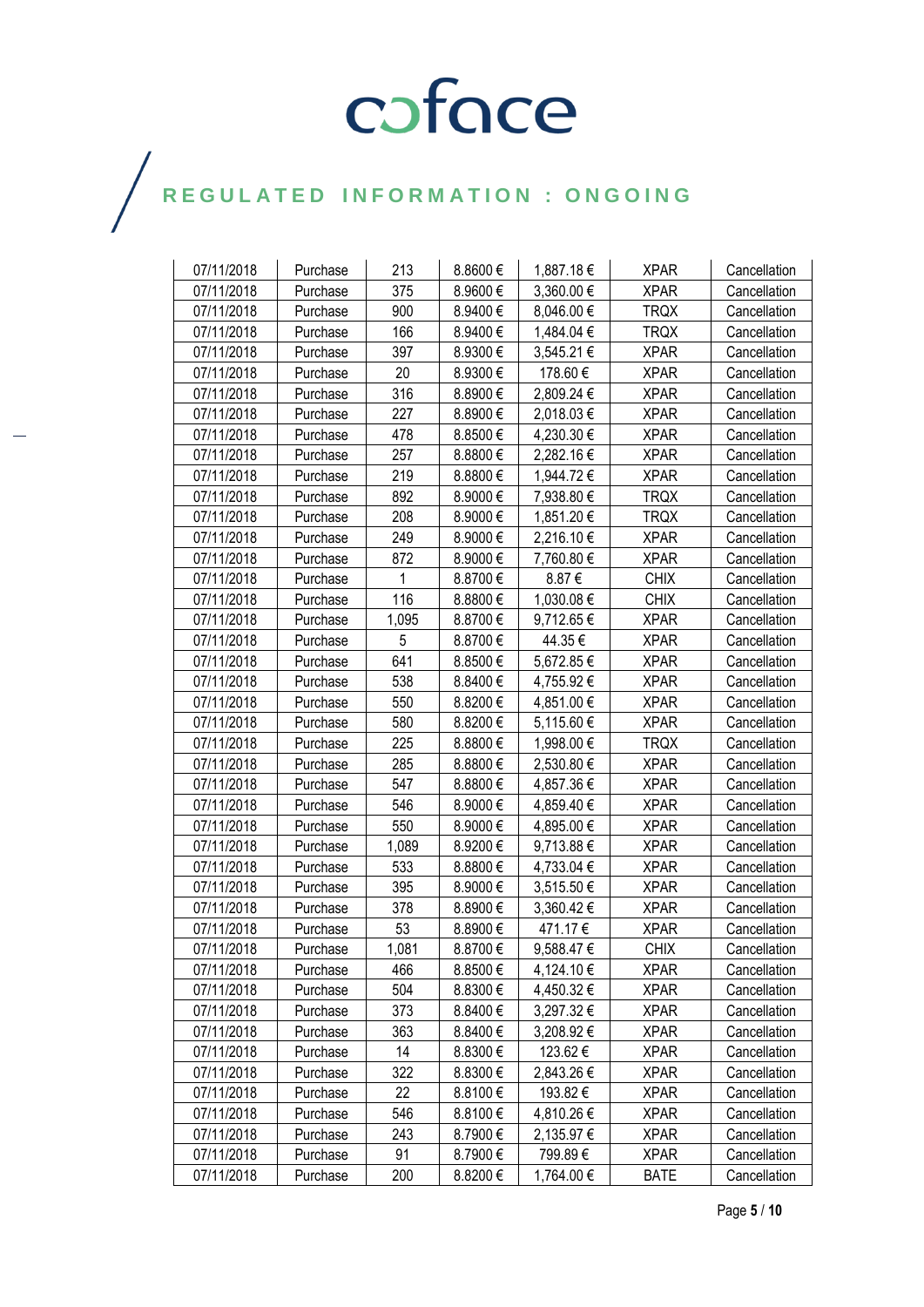| 07/11/2018       | Purchase | 230            | 8.8200€ | 2,028.60 €  | <b>BATE</b> | Cancellation        |
|------------------|----------|----------------|---------|-------------|-------------|---------------------|
| 07/11/2018       | Purchase | 124            | 8.8200€ | 1,093.68 €  | <b>BATE</b> | Cancellation        |
| 07/11/2018       | Purchase | 98             | 8.8200€ | 864.36€     | <b>BATE</b> | Cancellation        |
| 07/11/2018       | Purchase | 290            | 8.8200€ | 2,557.80 €  | <b>BATE</b> | Cancellation        |
| 07/11/2018       | Purchase | 10             | 8.8200€ | 88.20€      | <b>BATE</b> | Cancellation        |
| 07/11/2018       | Purchase | 1              | 8.8000€ | 8.80€       | <b>TRQX</b> | Cancellation        |
| 07/11/2018       | Purchase | 115            | 8.8000€ | 1,012.00 €  | <b>XPAR</b> | Cancellation        |
| 07/11/2018       | Purchase | 1,490          | 8.8600€ | 13,201.40 € | <b>XPAR</b> | Cancellation        |
| 07/11/2018       | Purchase | 284            | 8.8500€ | 2,513.40 €  | <b>XPAR</b> | Cancellation        |
| 07/11/2018       | Purchase | 1,208          | 8.8500€ | 10,690.80 € | <b>XPAR</b> | Cancellation        |
| 07/11/2018       | Purchase | 126            | 8.8300€ | 1,112.58 €  | <b>XPAR</b> | Cancellation        |
| 07/11/2018       | Purchase | 80             | 8.8300€ | 706.40€     | <b>XPAR</b> | Cancellation        |
| 07/11/2018       | Purchase | 326            | 8.8300€ | 2,878.58€   | <b>CHIX</b> | Cancellation        |
| 07/11/2018       | Purchase | 181            | 8.8400€ | 1,600.04 €  | <b>XPAR</b> | Cancellation        |
|                  |          | 18,132         | 8.8665€ | 160,768     | <b>XPAR</b> |                     |
|                  |          | 2,392          | 8.9159€ | 21,327      | <b>TRQX</b> |                     |
| Total 07/11/2018 |          | 1,524          | 8.8622€ | 13,506      | <b>CHIX</b> | <b>Cancellation</b> |
|                  |          | 952            | 8.8200€ | 8,397       | <b>BATE</b> |                     |
|                  |          | 23,000         | 8.8695€ | 203,997€    |             |                     |
| 08/11/2018       | Purchase | 550            | 8.9300€ | 4,911.50 €  | <b>XPAR</b> | Cancellation        |
| 08/11/2018       | Purchase | 546            | 8.9300€ | 4,875.78€   | <b>XPAR</b> | Cancellation        |
| 08/11/2018       | Purchase | 40             | 8.9300€ | 357.20€     | <b>XPAR</b> | Cancellation        |
| 08/11/2018       | Purchase | 492            | 8.9300€ | 4,393.56 €  | <b>XPAR</b> | Cancellation        |
| 08/11/2018       | Purchase | 453            | 8.8500€ | 4,009.05 €  | <b>XPAR</b> | Cancellation        |
| 08/11/2018       | Purchase | 134            | 8.8200€ | 1,181.88 €  | <b>TRQX</b> | Cancellation        |
| 08/11/2018       | Purchase | 200            | 8.8200€ | 1,764.00 €  | <b>TRQX</b> | Cancellation        |
| 08/11/2018       | Purchase | 175            | 8.8200€ | 1,543.50 €  | <b>TRQX</b> | Cancellation        |
| 08/11/2018       | Purchase | $\overline{2}$ | 8.8200€ | 17.64 €     | <b>TRQX</b> | Cancellation        |
| 08/11/2018       | Purchase | 666            | 8.8000€ | 5,860.80 €  | <b>XPAR</b> | Cancellation        |
| 08/11/2018       | Purchase | 334            | 8.8000€ | 2,939.20 €  | <b>XPAR</b> | Cancellation        |
| 08/11/2018       | Purchase | 352            | 8.7800€ | 3,090.56 €  | <b>XPAR</b> | Cancellation        |
| 08/11/2018       | Purchase | 385            | 8.7900€ | 3,384.15€   | <b>BATE</b> | Cancellation        |
| 08/11/2018       | Purchase | 426            | 8.7900€ | 3,744.54 €  | <b>BATE</b> | Cancellation        |
| 08/11/2018       | Purchase | 300            | 8.7900€ | 2,637.00 €  | <b>BATE</b> | Cancellation        |
| 08/11/2018       | Purchase | 380            | 8.8000€ | 3,344.00 €  | <b>XPAR</b> | Cancellation        |
| 08/11/2018       | Purchase | 385            | 8.8200€ | 3,395.70€   | <b>XPAR</b> | Cancellation        |
| 08/11/2018       | Purchase | 687            | 8.8200€ | 6,059.34 €  | <b>XPAR</b> | Cancellation        |
| 08/11/2018       | Purchase | 28             | 8.8200€ | 246.96€     | <b>XPAR</b> | Cancellation        |
| 08/11/2018       | Purchase | 439            | 8.7900€ | 3,858.81 €  | <b>XPAR</b> | Cancellation        |
| 08/11/2018       | Purchase | 16             | 8.8500€ | 141.60€     | <b>XPAR</b> | Cancellation        |
| 08/11/2018       | Purchase | 1,595          | 8.8500€ | 14,115.75 € | <b>XPAR</b> | Cancellation        |
| 08/11/2018       | Purchase | 219            | 8.8500€ | 1,938.15 €  | <b>XPAR</b> | Cancellation        |
| 08/11/2018       | Purchase | 457            | 8.8300€ | 4,035.31 €  | <b>TRQX</b> | Cancellation        |
| 08/11/2018       | Purchase | 274            | 8.8300€ | 2,419.42€   | <b>TRQX</b> | Cancellation        |
| 08/11/2018       | Purchase | 340            | 8.8300€ | 3,002.20 €  | <b>TRQX</b> | Cancellation        |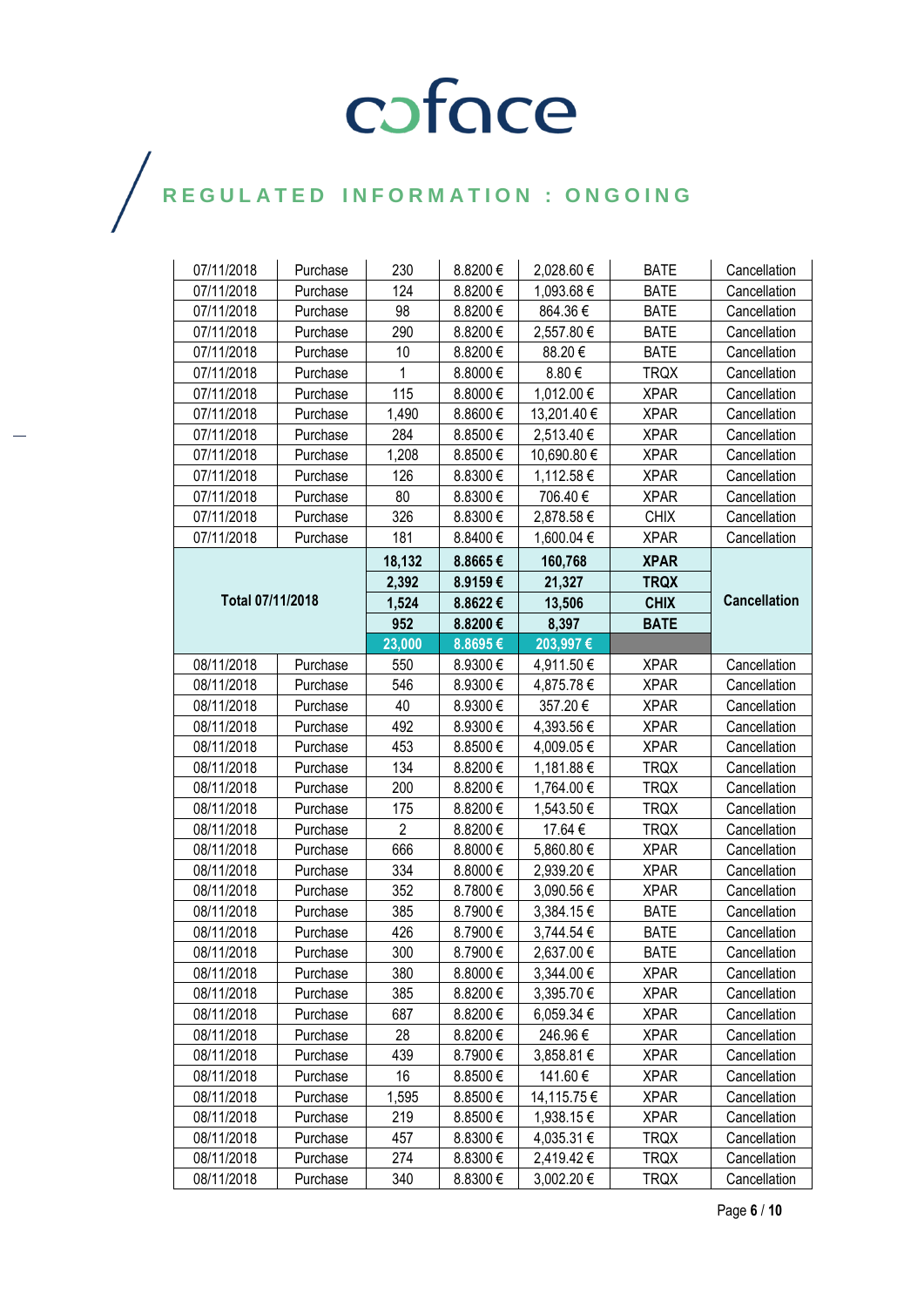| 08/11/2018       | Purchase | 251    | 8.8300€ | 2,216.33 €  | <b>BATE</b> | Cancellation        |
|------------------|----------|--------|---------|-------------|-------------|---------------------|
| 08/11/2018       | Purchase | 839    | 8.8300€ | 7,408.37 €  | <b>BATE</b> | Cancellation        |
| 08/11/2018       | Purchase | 78     | 8.8700€ | 691.86€     | <b>XPAR</b> | Cancellation        |
| 08/11/2018       | Purchase | 497    | 8.8800€ | 4,413.36 €  | <b>TRQX</b> | Cancellation        |
| 08/11/2018       | Purchase | 834    | 8.8800€ | 7,405.92 €  | TRQX        | Cancellation        |
| 08/11/2018       | Purchase | 677    | 8.8800€ | 6,011.76€   | <b>XPAR</b> | Cancellation        |
| 08/11/2018       | Purchase | 446    | 8.8800€ | 3,960.48€   | <b>XPAR</b> | Cancellation        |
| 08/11/2018       | Purchase | 391    | 8.8900€ | 3,475.99€   | <b>XPAR</b> | Cancellation        |
| 08/11/2018       | Purchase | 197    | 8.8900€ | 1,751.33 €  | <b>XPAR</b> | Cancellation        |
| 08/11/2018       | Purchase | 510    | 8.8900€ | 4,533.90 €  | <b>XPAR</b> | Cancellation        |
| 08/11/2018       | Purchase | 783    | 8.8700€ | 6,945.21€   | <b>CHIX</b> | Cancellation        |
| 08/11/2018       | Purchase | 295    | 8.8700€ | 2,616.65€   | <b>CHIX</b> | Cancellation        |
| 08/11/2018       | Purchase | 482    | 8.8400€ | 4,260.88 €  | <b>XPAR</b> | Cancellation        |
| 08/11/2018       | Purchase | 189    | 8.8100€ | 1,665.09€   | <b>TRQX</b> | Cancellation        |
| 08/11/2018       | Purchase | 375    | 8.8200€ | 3,307.50€   | <b>XPAR</b> | Cancellation        |
| 08/11/2018       | Purchase | 417    | 8.8200€ | 3,677.94 €  | <b>XPAR</b> | Cancellation        |
| 08/11/2018       | Purchase | 940    | 8.8200€ | 8,290.80 €  | <b>XPAR</b> | Cancellation        |
| 08/11/2018       | Purchase | 394    | 8.7800€ | 3,459.32€   | <b>XPAR</b> | Cancellation        |
| 08/11/2018       | Purchase | 181    | 8.7900€ | 1,590.99€   | <b>TRQX</b> | Cancellation        |
| 08/11/2018       | Purchase | 913    | 8.7900€ | 8,025.27 €  | <b>TRQX</b> | Cancellation        |
| 08/11/2018       | Purchase | 369    | 8.7600€ | 3,232.44 €  | <b>XPAR</b> | Cancellation        |
| 08/11/2018       | Purchase | 697    | 8.7600€ | 6,105.72€   | <b>XPAR</b> | Cancellation        |
| 08/11/2018       | Purchase | 685    | 8.7700€ | 6,007.45 €  | <b>XPAR</b> | Cancellation        |
| 08/11/2018       | Purchase | 179    | 8.7700€ | 1,569.83 €  | <b>XPAR</b> | Cancellation        |
| 08/11/2018       | Purchase | 107    | 8.7700€ | 938.39€     | <b>XPAR</b> | Cancellation        |
| 08/11/2018       | Purchase | 428    | 8.7800€ | 3,757.84 €  | <b>XPAR</b> | Cancellation        |
| 08/11/2018       | Purchase | 174    | 8.7800€ | 1,527.72€   | <b>CHIX</b> | Cancellation        |
| 08/11/2018       | Purchase | 395    | 8.7800€ | 3,468.10 €  | <b>XPAR</b> | Cancellation        |
| 08/11/2018       | Purchase | 243    | 8.7600€ | 2,128.68 €  | <b>CHIX</b> | Cancellation        |
| 08/11/2018       | Purchase | 100    | 8.7600€ | 876.00€     | <b>CHIX</b> | Cancellation        |
| 08/11/2018       | Purchase | 159    | 8.7700€ | 1,394.43€   | <b>TRQX</b> | Cancellation        |
|                  |          | 14,949 | 8.8327€ | 132,039     | <b>XPAR</b> |                     |
| Total 08/11/2018 |          | 4,355  | 8.8310€ | 38,459      | <b>TRQX</b> |                     |
|                  |          | 1,595  | 8.8365€ | 14,094      | <b>CHIX</b> | <b>Cancellation</b> |
|                  |          | 2,201  | 8.8098€ | 19,390      | <b>BATE</b> |                     |
|                  |          | 23,100 | 8.8304€ | 203,983€    |             |                     |
| 09/11/2018       | Purchase | 230    | 8.7800€ | 2,019.40€   | <b>XPAR</b> | Cancellation        |
| 09/11/2018       | Purchase | 32     | 8.8300€ | 282.56€     | <b>XPAR</b> | Cancellation        |
| 09/11/2018       | Purchase | 1,304  | 8.8300€ | 11,514.32 € | <b>XPAR</b> | Cancellation        |
| 09/11/2018       | Purchase | 667    | 8.8100€ | 5,876.27 €  | <b>XPAR</b> | Cancellation        |
| 09/11/2018       | Purchase | 492    | 8.8100€ | 4,334.52 €  | <b>XPAR</b> | Cancellation        |
| 09/11/2018       | Purchase | 438    | 8.8100€ | 3,858.78€   | <b>XPAR</b> | Cancellation        |
| 09/11/2018       | Purchase | 314    | 8.7800€ | 2,756.92€   | <b>XPAR</b> | Cancellation        |
| 09/11/2018       | Purchase | 500    | 8.7800€ | 4,390.00 €  | <b>XPAR</b> | Cancellation        |
| 09/11/2018       | Purchase | 8      | 8.7800€ | 70.24 €     | <b>XPAR</b> | Cancellation        |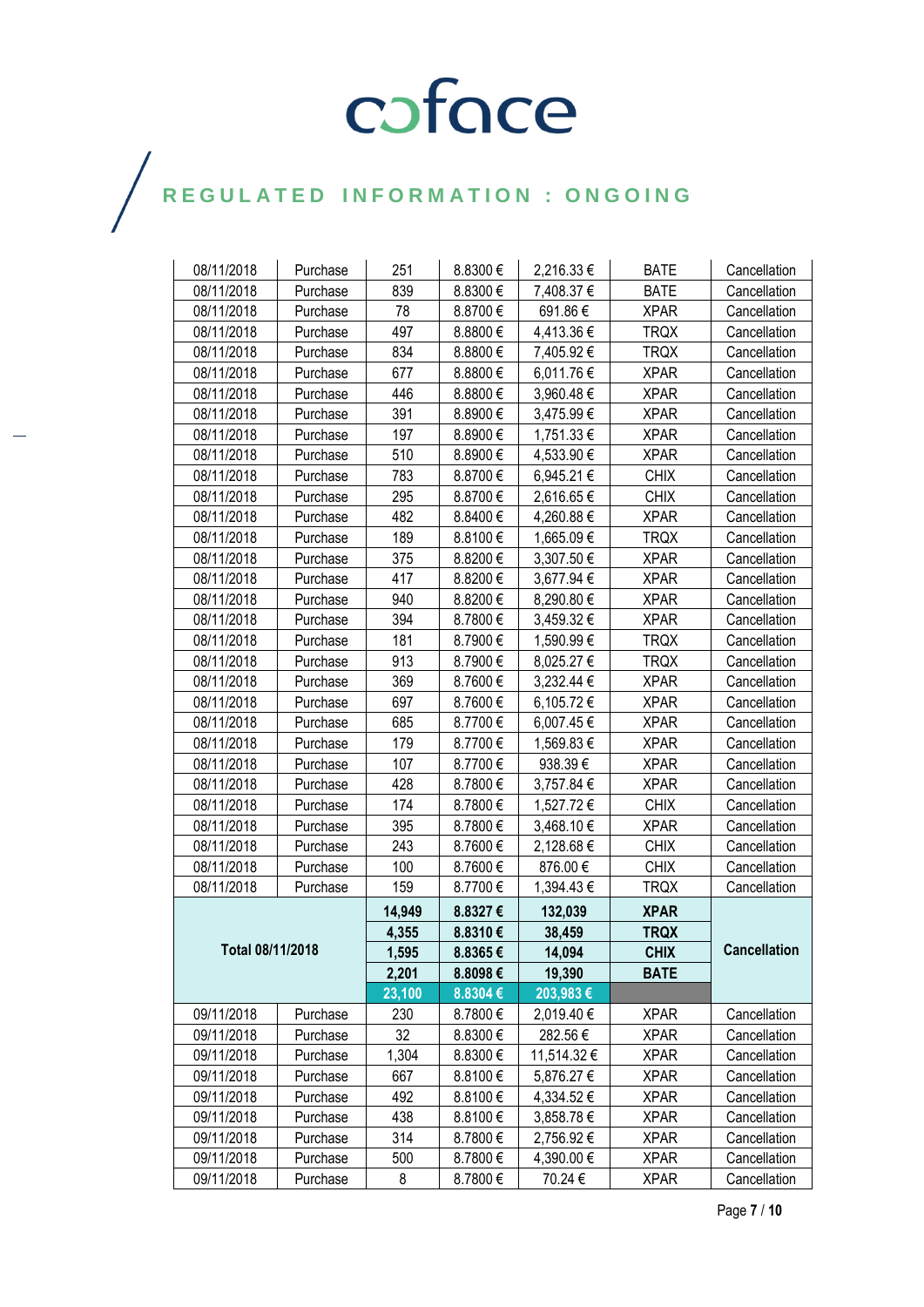| 09/11/2018 | Purchase | 8     | 8.7800€      | 70.24 €     | <b>XPAR</b> | Cancellation |
|------------|----------|-------|--------------|-------------|-------------|--------------|
| 09/11/2018 | Purchase | 8     | 8.7800€      | 70.24€      | <b>XPAR</b> | Cancellation |
| 09/11/2018 | Purchase | 16    | 8.7800€      | 140.48€     | <b>XPAR</b> | Cancellation |
| 09/11/2018 | Purchase | 16    | 8.7800€      | 140.48€     | <b>XPAR</b> | Cancellation |
| 09/11/2018 | Purchase | 16    | 8.7800€      | 140.48€     | <b>XPAR</b> | Cancellation |
| 09/11/2018 | Purchase | 48    | 8.7800€      | 421.44 €    | <b>XPAR</b> | Cancellation |
| 09/11/2018 | Purchase | 16    | 8.7800€      | 140.48€     | <b>XPAR</b> | Cancellation |
| 09/11/2018 | Purchase | 64    | 8.7800€      | 561.92€     | <b>XPAR</b> | Cancellation |
| 09/11/2018 | Purchase | 80    | 8.7800€      | 702.40 €    | <b>XPAR</b> | Cancellation |
| 09/11/2018 | Purchase | 42    | 8.7800€      | 368.76€     | <b>XPAR</b> | Cancellation |
| 09/11/2018 | Purchase | 85    | 8.8300€      | 750.55€     | <b>BATE</b> | Cancellation |
| 09/11/2018 | Purchase | 2,546 | 8.8300 €     | 22,481.18 € | <b>XPAR</b> | Cancellation |
| 09/11/2018 | Purchase | 549   | 8.8200€      | 4,842.18€   | <b>XPAR</b> | Cancellation |
| 09/11/2018 | Purchase | 65    | 8.8200€      | 573.30€     | <b>XPAR</b> | Cancellation |
| 09/11/2018 | Purchase | 47    | 8.8200€      | 414.54€     | <b>XPAR</b> | Cancellation |
| 09/11/2018 | Purchase | 1,119 | 8.8300€      | 9,880.77 €  | <b>BATE</b> | Cancellation |
| 09/11/2018 | Purchase | 6     | 8.8300€      | 52.98€      | <b>BATE</b> | Cancellation |
| 09/11/2018 | Purchase | 591   | 8.7900€      | 5,194.89€   | <b>XPAR</b> | Cancellation |
| 09/11/2018 | Purchase | 726   | 8.7800€      | 6,374.28€   | <b>XPAR</b> | Cancellation |
| 09/11/2018 | Purchase | 1,121 | 8.8100€      | 9,876.01 €  | <b>XPAR</b> | Cancellation |
| 09/11/2018 | Purchase | 399   | 8.7900€      | 3,507.21 €  | <b>XPAR</b> | Cancellation |
| 09/11/2018 | Purchase | 278   | 8.7900€      | 2,443.62 €  | <b>XPAR</b> | Cancellation |
| 09/11/2018 | Purchase | 1,099 | 8.8000€      | 9,671.20 €  | <b>XPAR</b> | Cancellation |
| 09/11/2018 | Purchase | 479   | 8.7900€      | 4,210.41 €  | <b>XPAR</b> | Cancellation |
| 09/11/2018 | Purchase | 35    | 8.7800€      | 307.30€     | <b>XPAR</b> | Cancellation |
| 09/11/2018 | Purchase | 531   | 8.7800€      | 4,662.18 €  | <b>XPAR</b> | Cancellation |
| 09/11/2018 | Purchase | 500   | 8.7800€      | 4,390.00 €  | <b>XPAR</b> | Cancellation |
| 09/11/2018 | Purchase | 2     | 8.7800€      | 17.56 €     | <b>XPAR</b> | Cancellation |
| 09/11/2018 | Purchase | 436   | 8.7900€      | 3,832.44 €  | <b>XPAR</b> | Cancellation |
| 09/11/2018 | Purchase | 538   | 8.7800€      | 4,723.64 €  | <b>XPAR</b> | Cancellation |
| 09/11/2018 | Purchase | 586   | 8.7800€      | 5,145.08 €  | <b>XPAR</b> | Cancellation |
| 09/11/2018 | Purchase | 499   | 8.7900€      | 4,386.21 €  | <b>XPAR</b> | Cancellation |
| 09/11/2018 | Purchase | 1,079 | 8.8100€      | 9,505.99€   | <b>XPAR</b> | Cancellation |
| 09/11/2018 | Purchase | 576   | 8.8000€      | 5,068.80€   | <b>XPAR</b> | Cancellation |
| 09/11/2018 | Purchase | 408   | 8.7900€      | 3,586.32 €  | <b>XPAR</b> | Cancellation |
| 09/11/2018 | Purchase | 493   | 8.7900€      | 4,333.47 €  | <b>XPAR</b> | Cancellation |
| 09/11/2018 | Purchase | 401   | 8.7900€      | 3,524.79€   | <b>XPAR</b> | Cancellation |
| 09/11/2018 | Purchase | 330   | 8.7900€      | 2,900.70 €  | <b>XPAR</b> | Cancellation |
| 09/11/2018 | Purchase | 254   | 8.7900€      | 2,232.66 €  | <b>XPAR</b> | Cancellation |
| 09/11/2018 | Purchase | 51    | 8.7900€      | 448.29€     | <b>XPAR</b> | Cancellation |
| 09/11/2018 | Purchase | 21    | 8.7800€      | 184.38€     | <b>XPAR</b> | Cancellation |
| 09/11/2018 | Purchase | 279   | 8.7800€      | 2,449.62 €  | <b>XPAR</b> | Cancellation |
| 09/11/2018 | Purchase | 649   | 8.7800€      | 5,698.22 €  | <b>XPAR</b> | Cancellation |
| 09/11/2018 | Purchase | 535   | $8.8000 \in$ | 4,708.00 €  | <b>XPAR</b> | Cancellation |
| 09/11/2018 | Purchase | 690   | 8.8200€      | 6,085.80 €  | <b>XPAR</b> | Cancellation |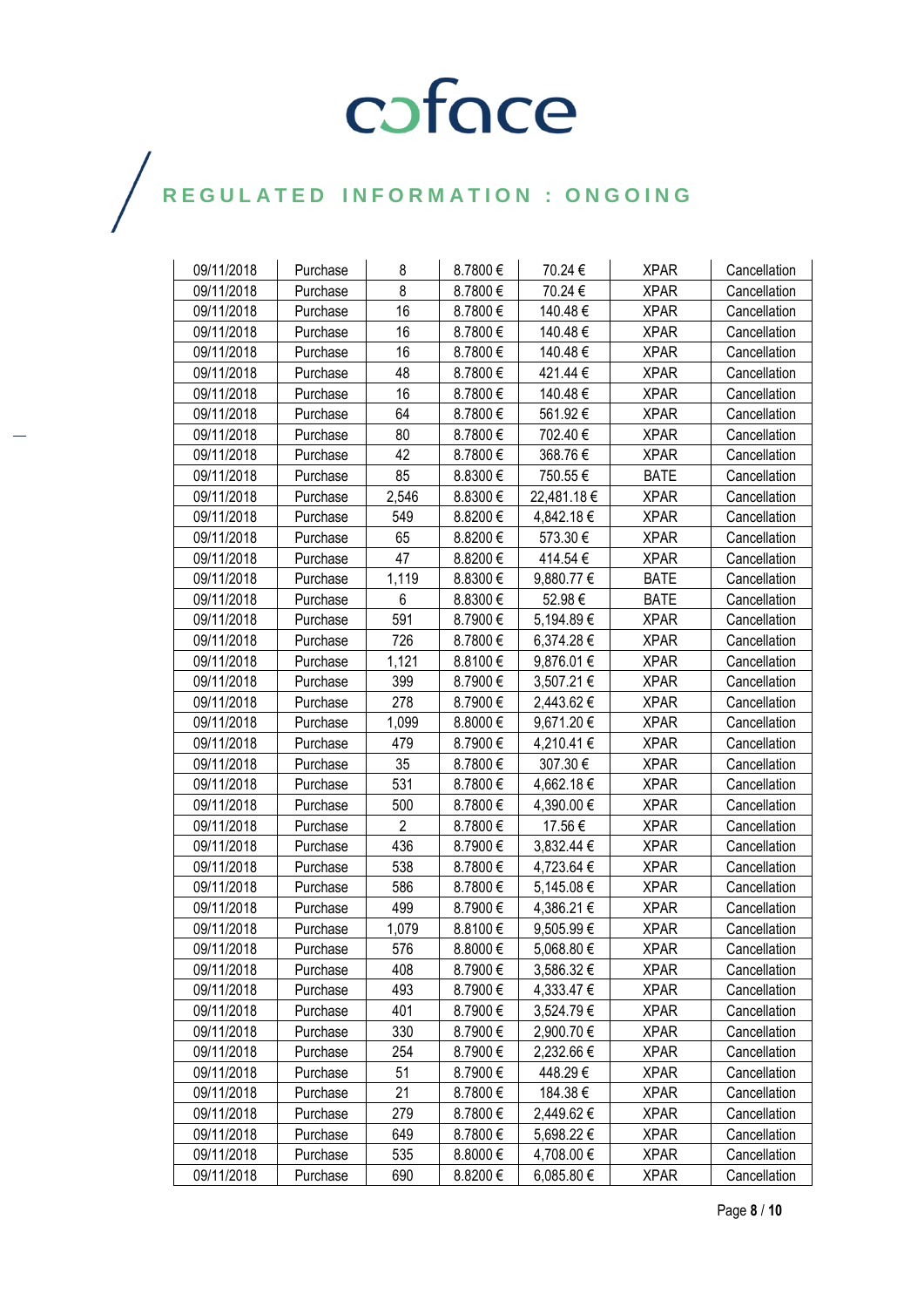| 09/11/2018                    | Purchase | 531     | $8.8400 \in$ | 4,694.04 €   | <b>XPAR</b> | Cancellation        |
|-------------------------------|----------|---------|--------------|--------------|-------------|---------------------|
| 09/11/2018                    | Purchase | 568     | 8.8000€      | 4,998.40 €   | <b>XPAR</b> | Cancellation        |
| 09/11/2018                    | Purchase | 433     | 8.7800€      | 3,801.74 €   | <b>XPAR</b> | Cancellation        |
| 09/11/2018                    | Purchase | 640     | 8.7800 €     | 5,619.20 €   | <b>TRQX</b> | Cancellation        |
| 09/11/2018                    | Purchase | 8       | 8.7800 €     | 70.24 €      | TRQX        | Cancellation        |
| 09/11/2018                    | Purchase | 518     | 8.7900€      | 4,553.22 €   | <b>XPAR</b> | Cancellation        |
| Total 09/11/2018              |          | 23,142  | 8.8016€      | 203,688      | <b>XPAR</b> |                     |
|                               |          | 648     | 8.7800€      | 5,689        | <b>TRQX</b> |                     |
|                               |          | 0       | 0€           | $\mathbf{0}$ | <b>CHIX</b> | <b>Cancellation</b> |
|                               |          | 1,210   | 8.8300€      | 10,684       | <b>BATE</b> |                     |
|                               |          | 25,000  | 8.8025€      | 220,061€     |             |                     |
| Total 05/11/2018 - 09/11/2018 |          | 117,000 | 8.8550€      | 1,036,034 €  |             | <b>Cancellation</b> |